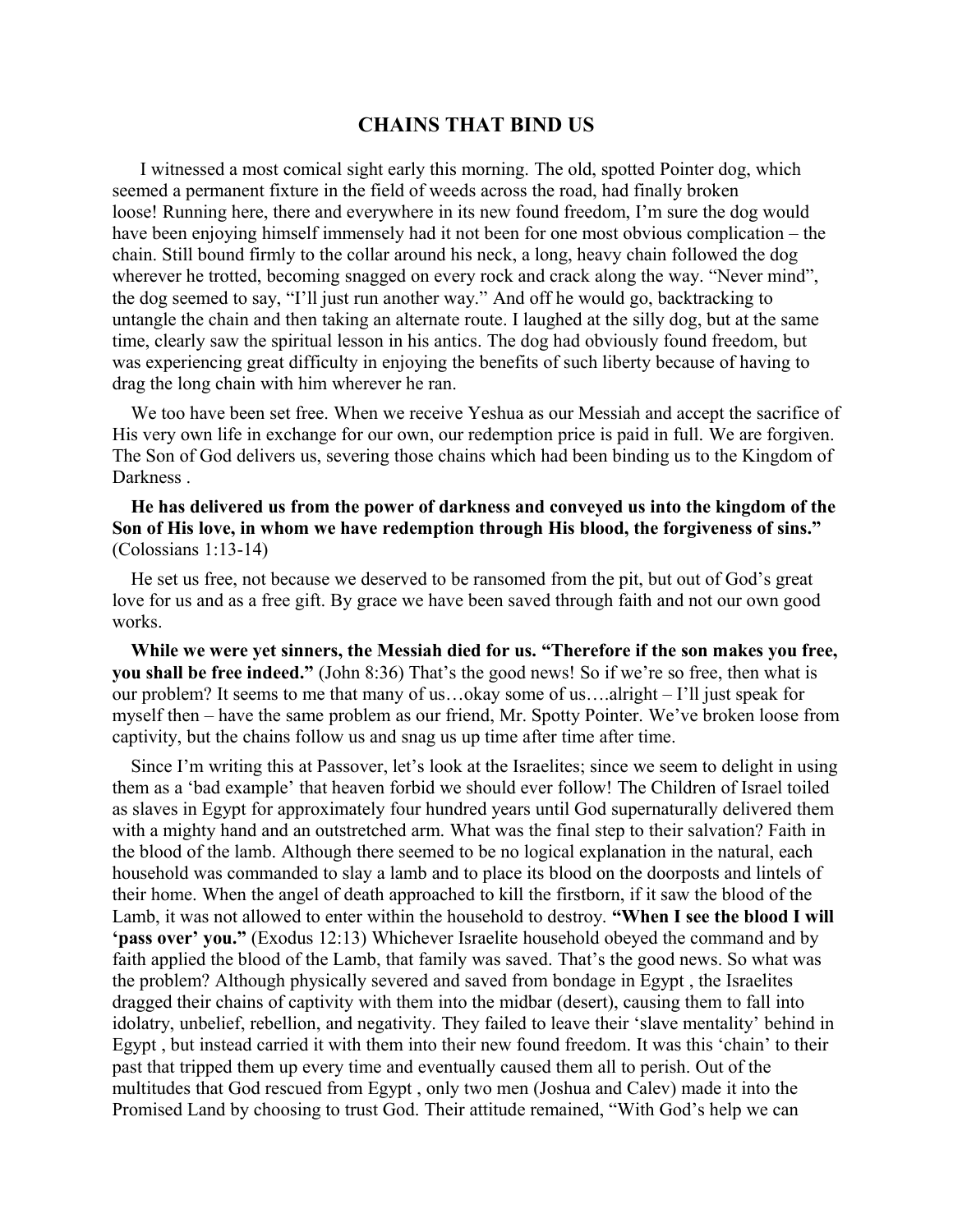overcome. Kadima! (onward!)" The rest of the motley crew kept up a cowardly, self-pitying attitude that constantly whined, "We can't do this. We're probably going to die. Let's go back to Egypt ."

This is serious stuff! I believe the Passover Seder ends too soon. It fails to give the admonition about what happened AFTER the Israelites' deliverance. **"But with most of them God was not well pleased, for their bodies were scattered in the wilderness…these things happened to them as examples and they were written for our admonition."** (1 Corinthians 10:5, 11)

We also are saved by our faith in the blood of Yeshua, called the Lamb of God,[1] who was slain to pay the price for our sins, as prophesied by our Hebrew Prophets. [2] We have been set free – rescued, delivered, ransomed - that is an indisputable fact by the Word of God. Then why do we (sorry – I) not walk as if we're free? It's that chain from our captivity we drag around behind us for all to see. Non-believers can see the chain; let's not fool ourselves. They hear us talk and see how we behave when we're not abiding in our spiritually pious mode at prayer meetings or congregational services. After all, when we're sitting, it's easy to ignore the chain – just stuff it under the chair. But once we start to walk – that's another story. When trials hit, when pressures build, when relationships trouble us, when supplies run out – what do we do with the chain then? What is our response? Do we have Joshua and Caleb's overcoming attitude or do we whine and complain like the Israelites?

What, really, is the problem? The problem is that although we find spiritual freedom in Yeshua, we bring our slave/victim mentalities from our past into our present lives as Believers. This manifests as doubt, unbelief, negativity, whining, complaining, backbiting, gossiping, self-pity and a host of other 'subtle sins' that yet bind us. Therefore we have difficulty making any real progress or bearing the abundant fruit that the Father chose us to bear for His Kingdom's sake. Perhaps we get a vision and start walking in one direction – but the chain yanks us back - snag! O.K., we try a different direction – snag! "Never mind, I guess I didn't really hear from God, I'll just backtrack and take an alternate route..." -snag!

What is the solution? Like our canine friend, we are also running a type of race but rather than being led by our noses, we are running to obtain the prize that is eternal life. (1 Cor.9:24) The apostle Paul (Shaul), who encountered serious difficulties in his life as a Believer and follower of Adoneinu Yeshua (our Lord Jesus) is well qualified to exhort us in how to run the race. **"…let us lay aside every weight, and the sin which so easily ensnares us, and let us run with endurance the race that is set before us, looking unto Yeshua, the author and finisher of our faith…"** (Hebrews 12:1-2)

We must lay aside that heavy chain which is dragging us down, those sins which so easily snag us every time (and each of us probably knows exactly which those are for ourselves), that is making it difficult, if not impossible for us to run, let alone finish, the race set out before us. Let us not be like Fido, who runs aimlessly, hampered by the chain of his captivity he drags behind him. It was for freedom that the Messiah has set us free. Now that the chain has been severed, let's remove the remaining shackles of captivity from around our neck and walk in perfect liberty. May we truly take hold of the Word of God, leave the past behind, including all it's failures and victories, and look forward to the new thing God is bringing forth in our lives. If we hold on to the past, we will become its' prisoner; we will become paralyzed in it, as was Lot 's wife who looked back at Sodom and Gomorrah and was turned into a pillar of salt. Tears of regret over the past will hold us captive there in Egypt . God is doing a new thing! Halleluyah! Let's walk into the wonderful future God has prepared for us as we enter into